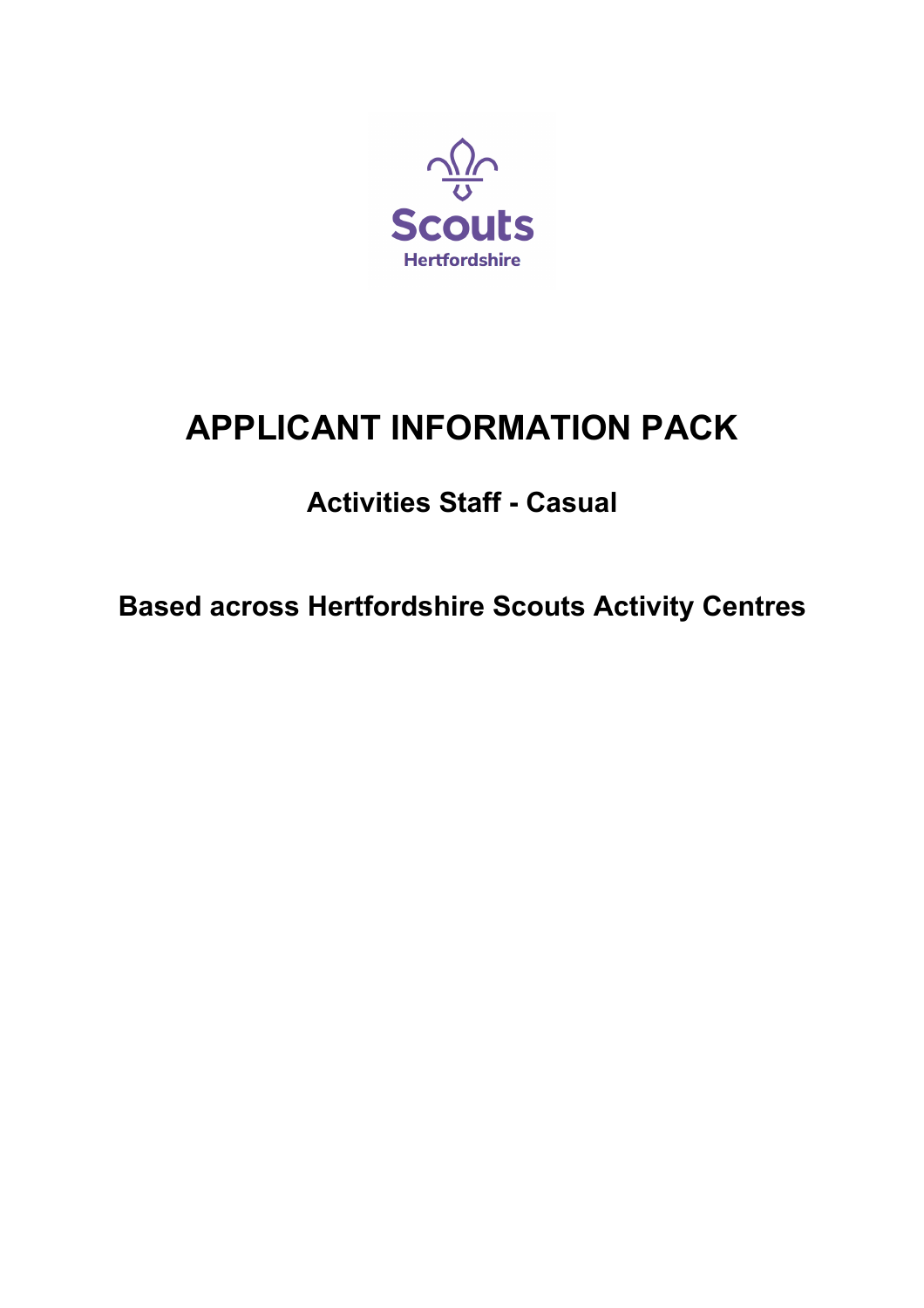

## **ABOUT US**

Scouting in Hertfordshire began formally in 1908, with 16 Districts, after Percy Everett met with Lord Baden-Powell at a dinner party and was encouraged to form a Scouting structure in the County. Hertfordshire now covers 18 Districts, split into over 180 Groups.

With such a big emphasis on adventure and outdoors in Scouting, Hertfordshire offers four Activity Centres within the County for day visits, camping and adventure needs. We also offer one centre in Scotland for trips further afield.

The four sites in Hertfordshire are:

**Phasels Wood Activity Centre**, based in Kings Langley. This site has been a Scout Activity Centre and Camp site for over 85 years and covers an area of 95 acres in rural Hertfordshire: 30 acres of woodland, 30 acres of rolling meadowland and a large 30 acre field. The site offers a choice of camping and indoor accommodation, as well as plenty of activity options for groups of all sizes.

**Tolmers Activity Centre**, based in Cuffley. This site has 70 acres of camping fields offering activities for small or large groups and can be combined with camping trips or indoor residential stavs.

**Well End Activity Centre**, based in Borehamwood. With 5 acres of meadow, four acres of enclosed woodland and a range of activities. There are a range of camping, indoor and meeting spaces on offer.

**Harmer Green Activity Centre**, based in Welwyn. Offering 44 acres of woodland, this site is available to book by Hertfordshire Groups for daytime and evening visits to support the delivery of the Scouting programme. Access to the site is on foot only at the moment.

The fifth site in Scotland is:

**Lochearnhead Activity Centre**, based in Sterling. The site consists of a converted railway station and is currently undergoing a major refurbishment to extend and improve our offering of indoor spaces for dining and sleeping in addition to our outdoor space for camping. The site is perfectly located in the Loch Lomond and Trussocks National Park where plenty of outdoor activities are available.

Hertfordshire Scouts offer a wide range of activities to our customers including: Abseiling, Aeroball, Archery, Climbing Wall, Crate Stacking, Cresta Run, High Ropes, Ice Climbing, Kayaking, Orienteering, Pedal Karts, Rifle Shooting, Revolving Climbing Wall and Traverse Wall, Underground Tunnel System and Zip Wire. We also run mobile activity equipment for offsite events, as well as providing private parties and catering for centre visitors.

Further details of the Centres and activities can be found on our website at www.hertfordshirescouts.org.uk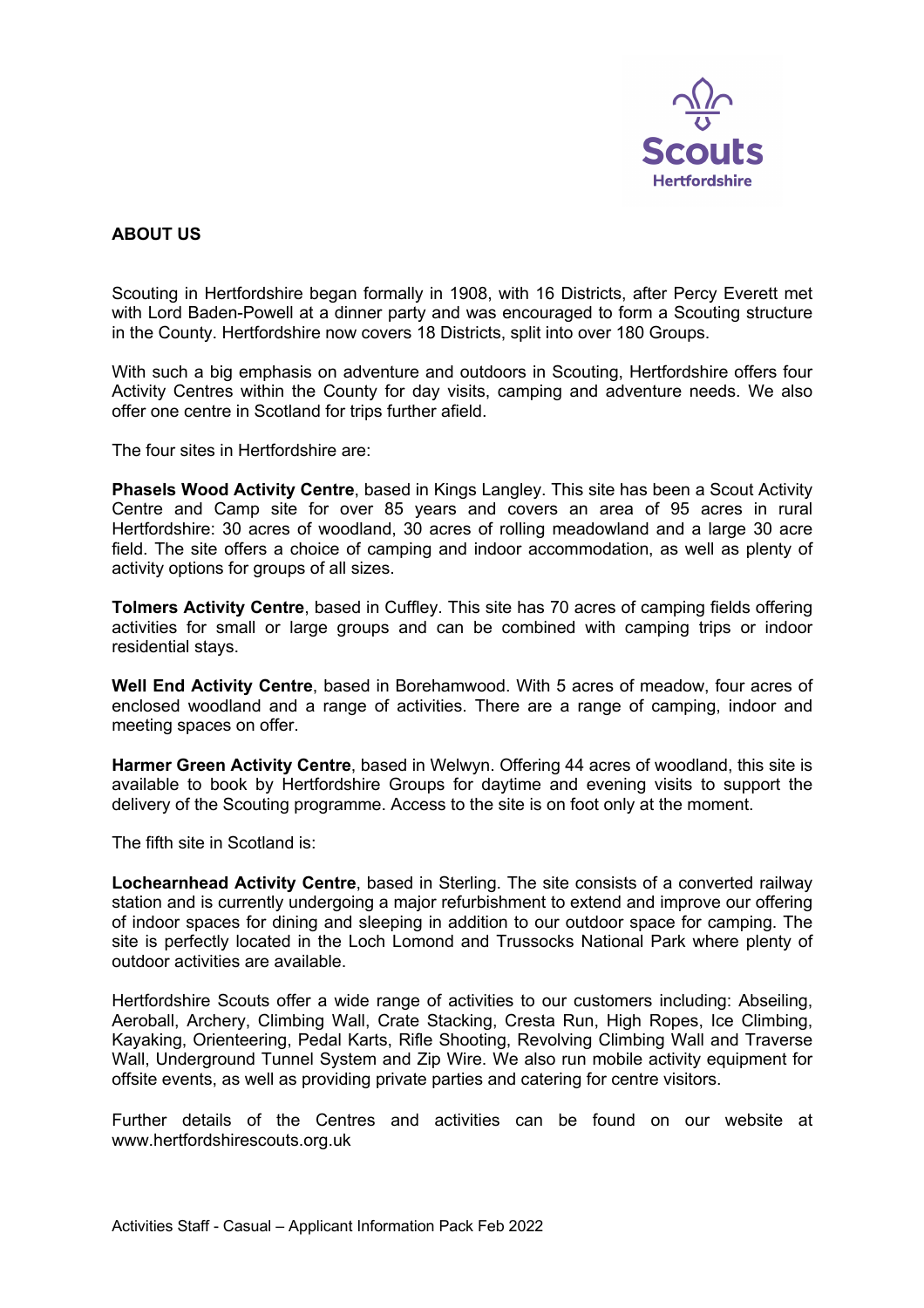

**Scouts**  $\frac{\sqrt{3}}{9}$ 

u<br>artfordebir

## **The Scout Association Vision & Values**

Everything we do in Hertfordshire Scouts is undertaken in line with The Scout Association, so it is important that all our staff are aware and understand their Vision and Values.

Vision:

By 2025 we'll have prepared more young people with skills for life, supported by amazing leaders delivering an inspiring programme.

We'll be growing, more inclusive, shaped by young people and making a bigger impact in our communities.

Values:

Integrity - We act with integrity; we are honest, trustworthy and loyal. Respect - We have self-respect and respect for others. Care - We support others and take care of the world in which we live. Belief - We explore our faiths, beliefs and attitudes. Co-operation - We make a positive difference; we co-operate with others and make friends.

## **Hertfordshire Scouts Strategy for 2021-2023:**

Hertfordshire Scouts will be working on the delivery of the workstreams set out in the Scouts Vision 2025

#### Pillars of the Scouts Vision 2025

Focus on the areas that we can be better at and influence locally

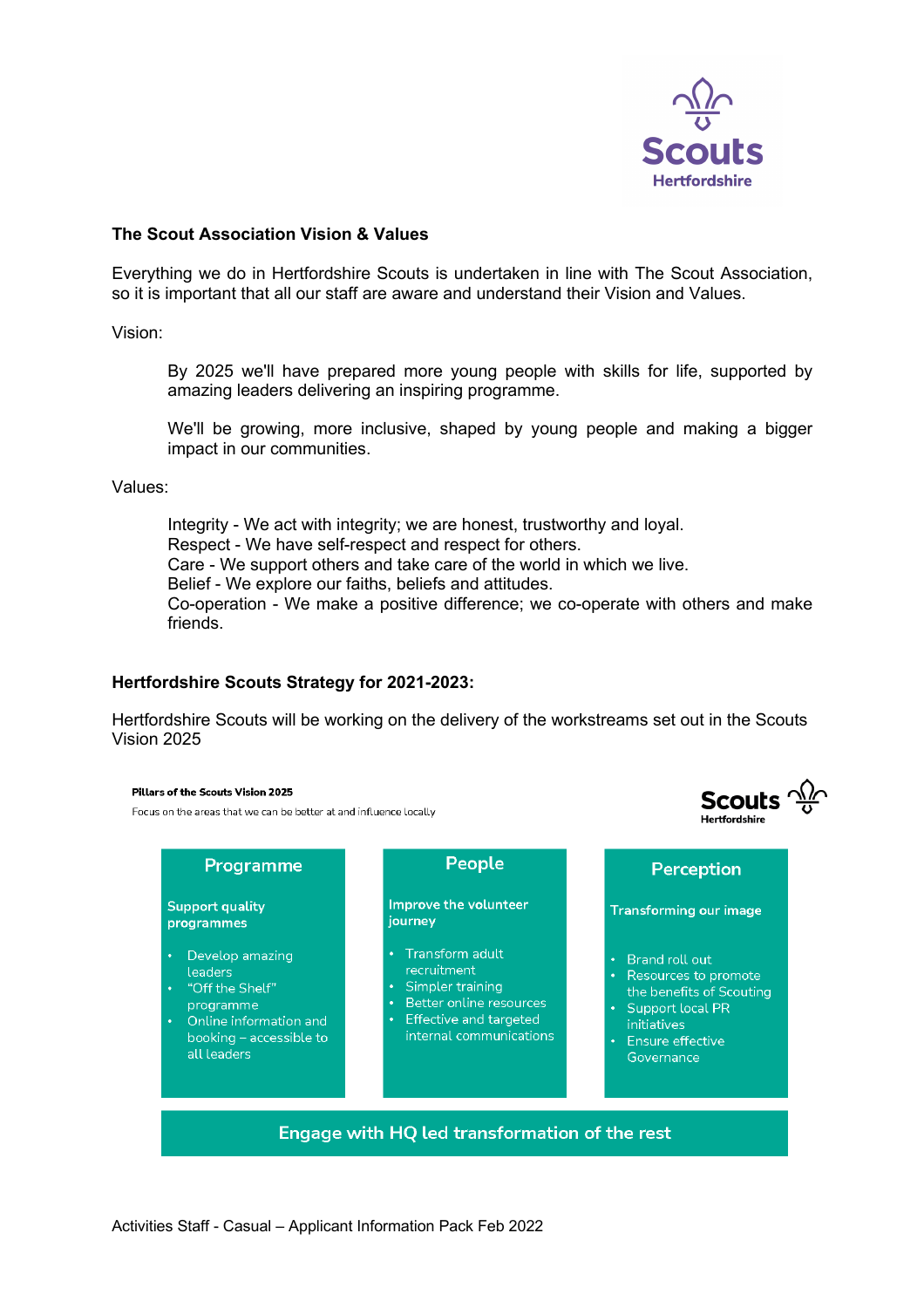

Locally we will emphasise:

- Supporting the resumption of face-to-face Scouting,
- recovering our youth and leader membership numbers through a focus on group **Scouting**
- A focus on governance and risk management
- Safe re-opening of our Activity Centres, prioritising Scouting users
- Financial recovery, including servicing our CBILS loan and re-building reserves

Deliver a "One Team" approach across the County Team through the implementation of "Team Herts", building cross functional relationships between sections, activities team and adult support functions

Recruit talented individuals to key roles in the County Team, review existing posts to ensure "round peg in a round hole" across the board

Develop stronger two-way communication with District Commissioners to support them in the maintenance of existing groups and the delivery of growth

To deliver a "fit for purpose" digital foundation – through our digital strategy

Enhance our influence with key partners and supporters, ensure we have a fair share of voice in the broader Hertfordshire Youth community

Support the strengthening of training and governance across the membership

Our aim is to restore our membership to 2020 census levels by 2023, with 20,000 members by 2025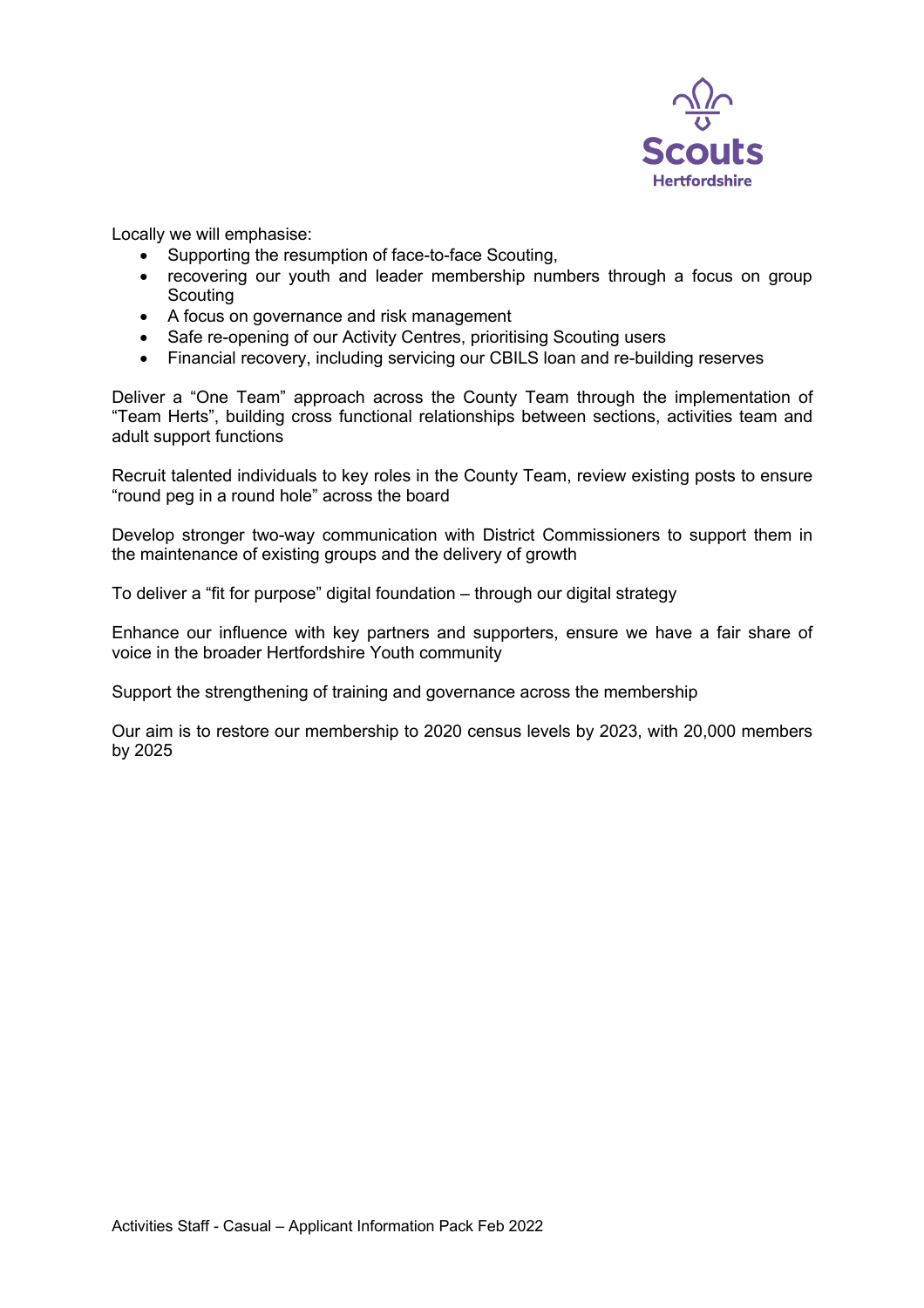

## **Hertfordshire Scouts Structure**



## **The County Executive & The Activity Centres Management Committee**

Hertfordshire County Scout Council is a Registered Charity and its Executive Committee, which comprises the Trustees, maintains an overview of all Scouting and commercial activity. The County Commissioner and County Chairman take a particular interest in County's Activity Centres, as does the County Treasurer. Specific members of the Executive Committee take a lead in various aspects of site business, such as remuneration, safeguarding and health and safety. A member of the Executive Committee chairs the Activity Centres Management Committee.

The Activity Centres Management Committee (ACMC) meets throughout the year and reports back regularly to the County Executive. The Committee, including the Manager Activity Centres & Support Functions, is responsible for the long-term strategic planning for all County sites, maintaining a financial overview as well as overseeing what is happening and dealing with matters of urgency. The Committee appoints specialists to advise when necessary.

## **Manager Activity Centres & Support Functions**

The Manager Activity Centres & Support Functions has overall responsibility for the managerial and operational aspects of our Activity Centres and County Support functions. They are responsible for staff management and deployment, budgets, performance, recruitment, health & safety and the overall customer experience. They are supported by HR, County Secretary, Chair of the ACMC and County ASU Manager.

## **Experience Managers**

The Experience Managers have day to day responsibility of running the four Hertfordshire Activity Centres and support the Activity Centre and Support Functions Manager in delivering the overall strategic plan and operational activities. They are responsible for ensuring the whole experience for the customer is positive, from the moment they come on site, to the moment they leave, and that the staff display professionalism and excellent

Activities Staff - Casual – Applicant Information Pack Feb 2022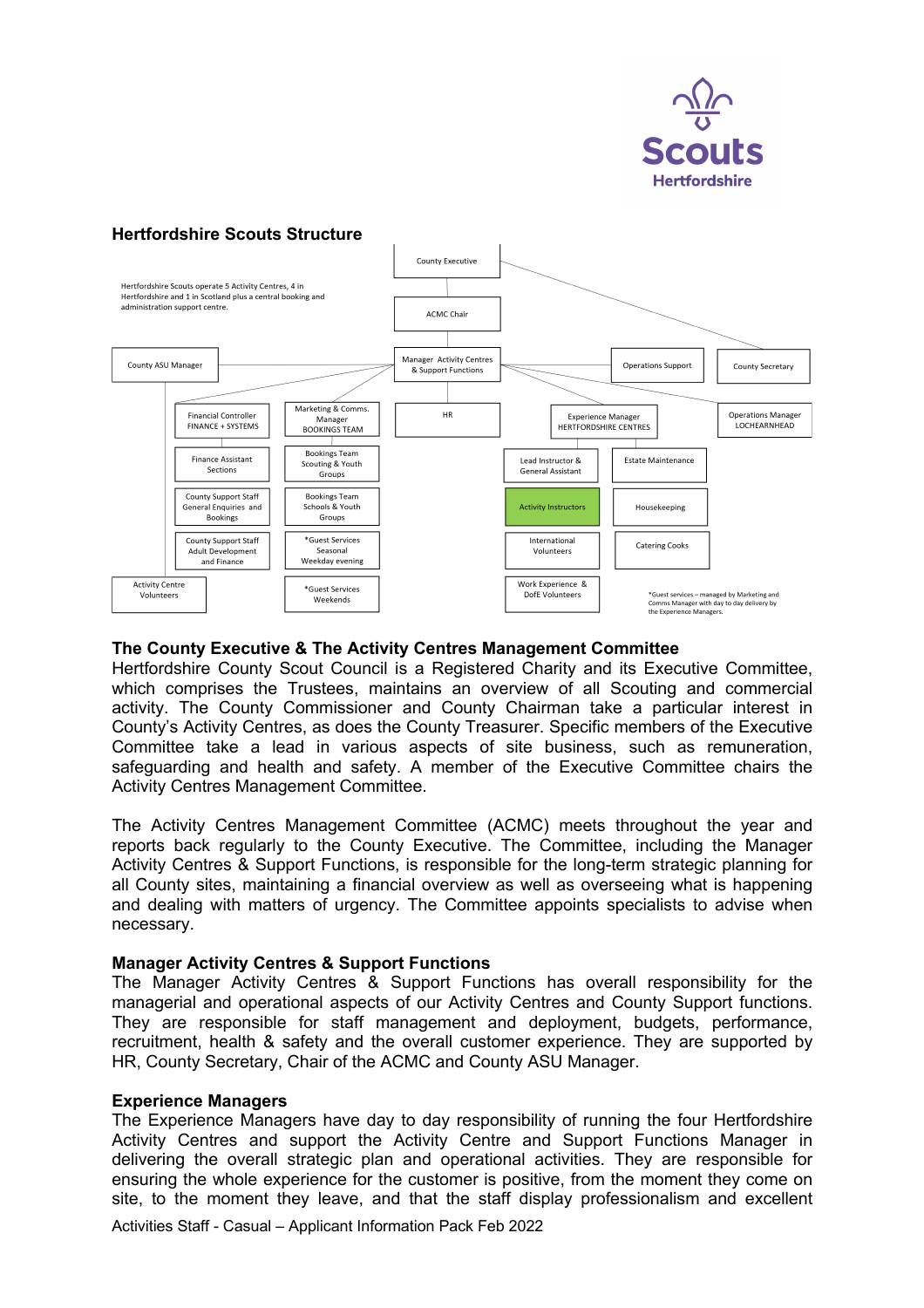

customer service at all times. They ensure all buildings and grounds are ready in advance of the customer arriving and put together staff rotas to make sure all activities can be delivered appropriately and as requested. Experience Managers are also able to deliver activities and provide hands-on maintenance knowledge.

## **Bookings Team**

The bookings Team are responsible for the design and delivery of quality programmes for our customers, which predominantly are from Scouting, Guiding, Youth Groups or Schools. The team aims to discuss their needs and provide safe, fun, educational, high quality and memorable experiences.

## **Guest Services**

Our Guest Services team provide our essential out of office hours Customer Service. They are the face of Hertfordshire Scouts in the evenings (during the summer months) and during the weekends (year-round). They have varied responsibilities, dependent on how many and the type of groups visiting the Activity Centres. During busy periods they will be meeting & greeting customers, providing information and appropriate equipment for the activities, checking the customer has everything they need, making booking amendments on the booking system, addressing issues which arise and locking up at the end of the sessions. During quieter months they will provide additional admin support to our Bookings team and Finance Department. The Guest services will work with the Experience Managers and Bookings team to ensure all the customer needs are met.

## **Other Functions**

Within the team we also have staff responsible for Finance, Marketing and Communications to aid the smooth running of the operations of the Hertfordshire Scouts sections, to ensure that our events and services are appropriately marketed, and we are meeting our charities obligations.

## **Activities Team**

Our current Lead Instructors and General Assistants combine both supervision and hands on activity delivery. They act as the focal point for visitor activity enquiries. They work with our Management team, Bookings Team and Guest Services to ensure that they and their team deliver high quality, safe, activity experiences and help to create innovative programmes and learning experiences. They also use their practical skills to ensure that the Centres are always looking at their best. This team is at the heart of delivering a quality customer experience.

## **Estate Maintenance**

Our four Hertfordshire Activity Centres offer very different experiences to our customers, from the basic camping experience for Scout groups through to corporate team away days. All our customers expect the Centres to be ready for their visit and for everything to be functioning appropriately. This means that it is essential the buildings are maintained and presented to a high standard, the toilet and shower blocks are all working well, the equipment and vehicles are all maintained and checked regularly and that the land at each Centre is looked after appropriately. Seasonally this role changes as the summer months will involve a great deal of grass cutting while the winter months allow for more maintenance and planning activities to be undertaken. Estate Maintenance work with all areas of the team responding to customer feedback and looking ahead to upcoming bookings and prepping appropriately, all the while making sure that all our Health and Safety standards are met.

Activities Staff - Casual – Applicant Information Pack Feb 2022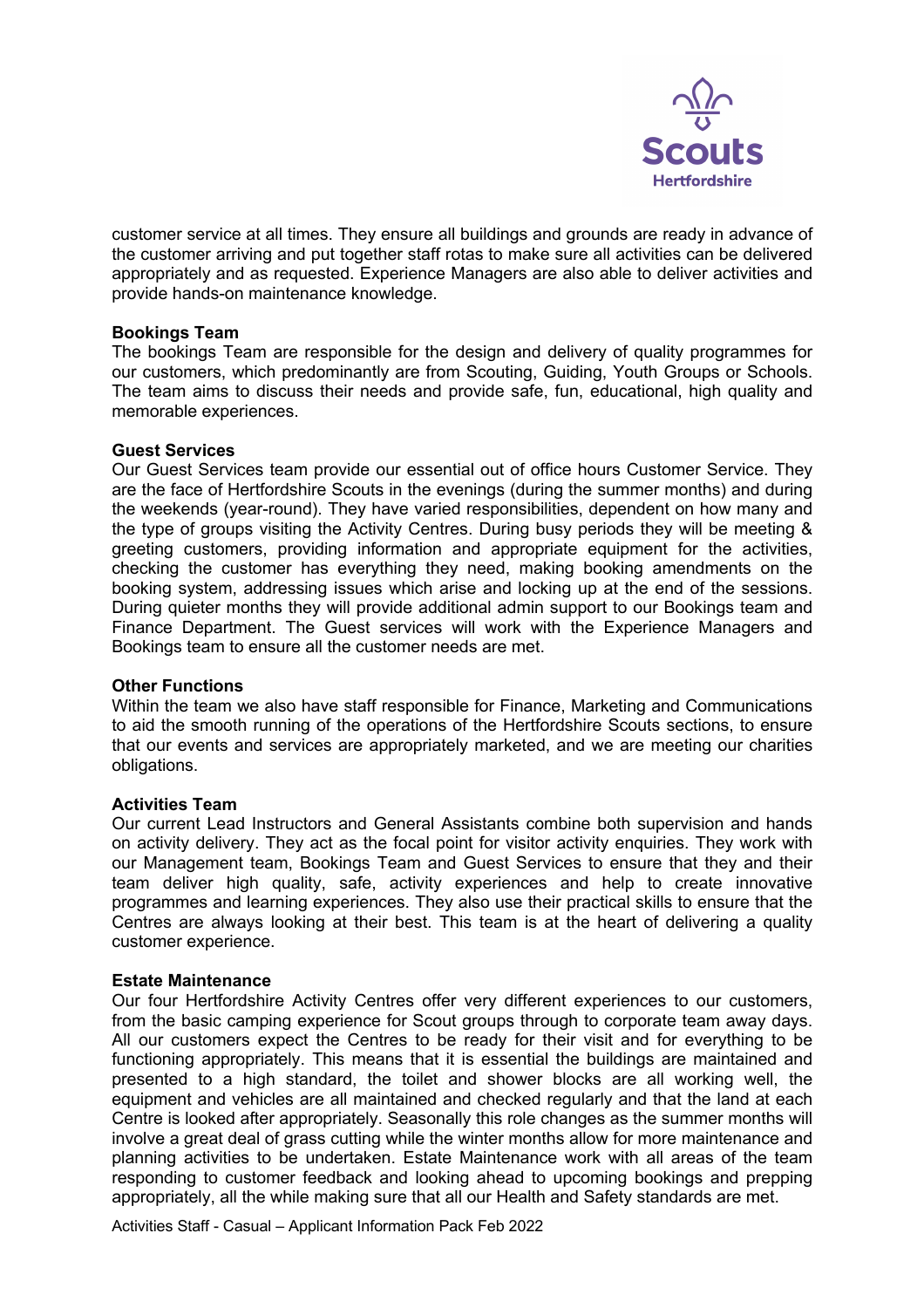

## **Activity/Catering/House Keeping Staff – Casual hours**

These staff are critical to the success of our team and play a key role in the experience our customers receive. Our Activity staff will either already have qualifications and training to be able to run our activities or will be willing and able to be trained in order to support our permanent Instructors. Day to day duties which our Activity staff get involved in are wide ranging including preparing and running activities, meeting and greeting customers, catering, cleaning, site maintenance or any ad hoc requirements.

Our pool of cooks and house keepers are essential to our team as we offer catering packages to enhance our customer's experience and have several residential and indoor spaces across our Centres which need to be cleaned and prepped before and after our customer's visits.

All our staff can be assigned to work at any of our Hertfordshire sites and the hours of work, including weekends and evenings, will be dependent on what the customer has requested.

## **Volunteers**

We are also supported at mainly weekends by a large number of Activity Centre volunteers and throughout the year by international volunteers who partake in a 6 month or 12 month programme.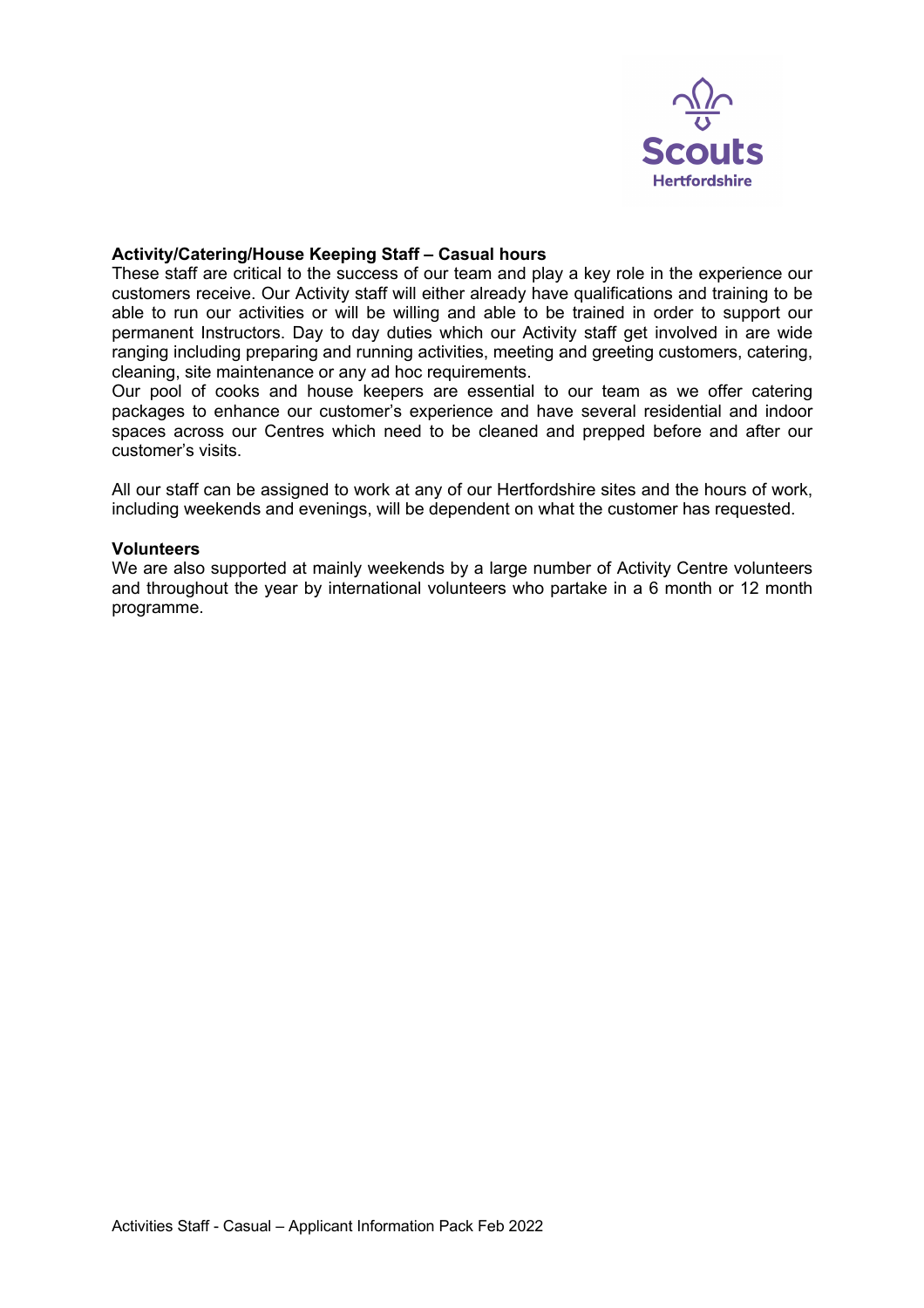

## **Activity Staff - casual**

## **Role Summary**

As a member of our Activities team, you will play a key role in the delivery of high-quality experiences which our guests expect when visiting a Hertfordshire Scouts Centre. The successful applicant will need to focus on putting the customer at the heart of everything they do and adopt an organised approach in a busy operating environment. The job offers many challenges, but also a great deal of variety and the potential for enjoyment and job satisfaction. Roles available range from Junior Activity Staff to Lead Instructor.

#### **Main tasks:**

To deliver a wide range of activities to the defined standards, providing our guests with a safe, fun, educational and high-quality experience.

To act as a point of contact for customers and seek to personally meet their needs or identify appropriate assistance for them.

To work with the facilities team to assist in maintaining high standards. This could include supporting the Catering team in prepping, cooking, and cleaning up or with the Housekeeping team in ensuring all the residential buildings and facilities are ready for the arrival of our customers.

## **All team members:**

Refrain from acting in a manner that in any way endangers you, fellow employees, volunteers, customers or the public.

Avoid any behaviour that discriminates against your fellow employees or potential employees on the grounds of their gender, sexual orientation, marital status, race, religion or belief, creed, colour, nationality, age, ethnic origin or disability.

Safeguard at all times confidentiality of information relating to Hertfordshire County Scout Council, its staff, volunteers and clients.

Behave in a manner that ensures the security of Hertfordshire County Scout Council property and resources.

Abide by all relevant Hertfordshire County Scout Council policies and procedures as well as Scout Association policies and procedures.

This list of duties and responsibilities is by no means exhaustive and the post holder may be required to undertake other relevant and appropriate duties as required.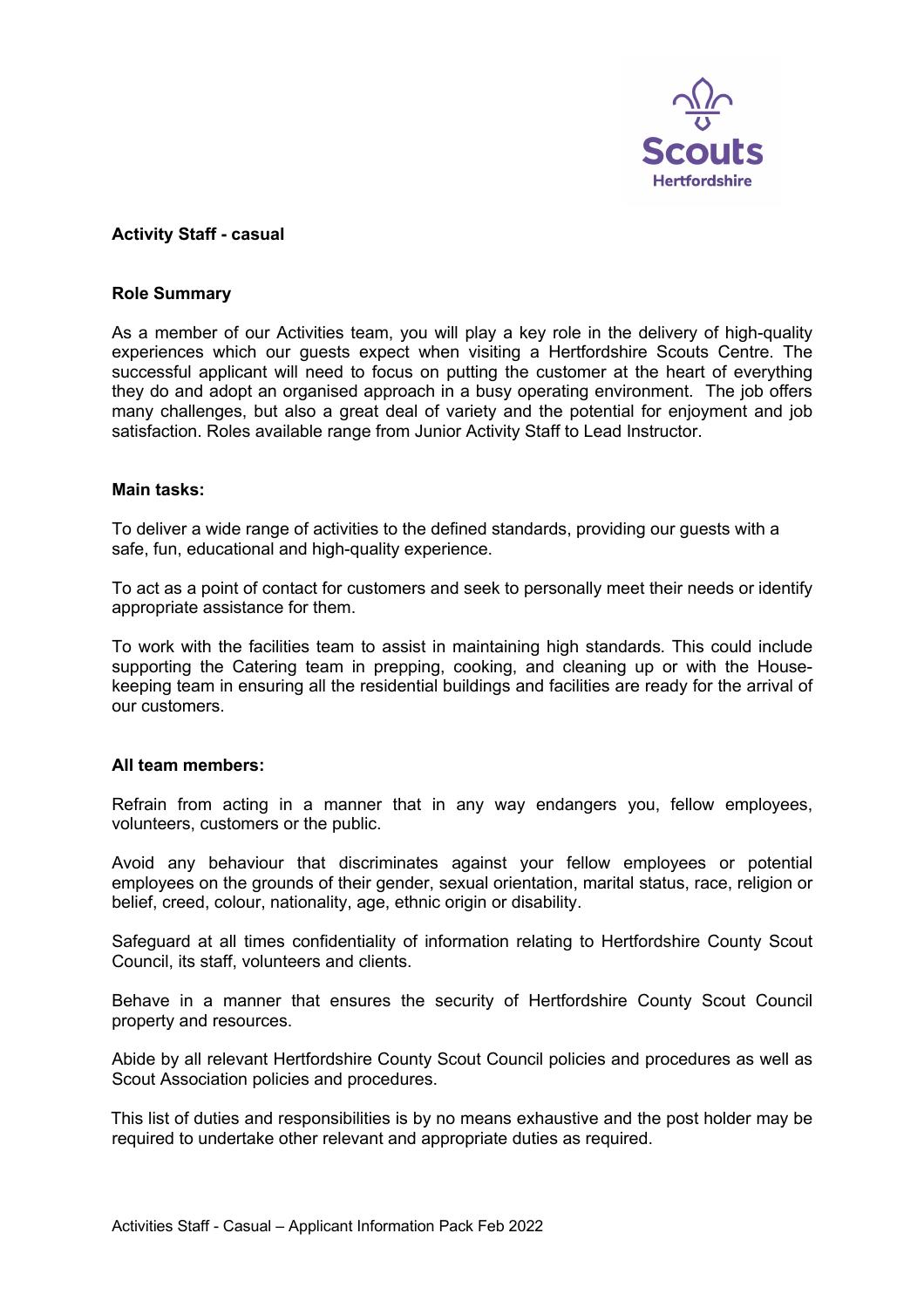

## **Person Specification**

## **Customers**

## **We are looking for someone who can:**

- Demonstrate a positive attitude, interact well with customers, understand and respond to their needs
- Demonstrate a high level of personal presentation and act as an ambassador for the centres
- Deliver a consistent level of customer service

## **People**

## **We are looking for someone who will:**

- Demonstrate excellent personal organisation skills
- Respect others
- Work well as part of a team and communicate effectively

## **Activities**

## **We are looking for someone who:**

- Has an empathy for and understanding of outdoor activities and is willing to rapidly attain activity qualifications either in-house or NGB
- Delivers a quality experience, ensuring customer expectations are met
- Takes responsibility for, and maintains activity equipment

## **Facilities**

## **We are looking for someone who will:**

- Meet defined standards of cleaning in a timely and effective manner
- Meet defined standards of hygiene and service in our catering operations
- Effect basic repairs in a safe manner, whilst being aware of their own limitations

## **Finance**

## **We are looking for someone who has:**

- Basic numeracy as a minimum
- The ability to operate tills and serve in our Providore

## **Learning**

## **We are looking for someone who:**

- Completes in house training courses and attends training days
- Applies that learning at the centre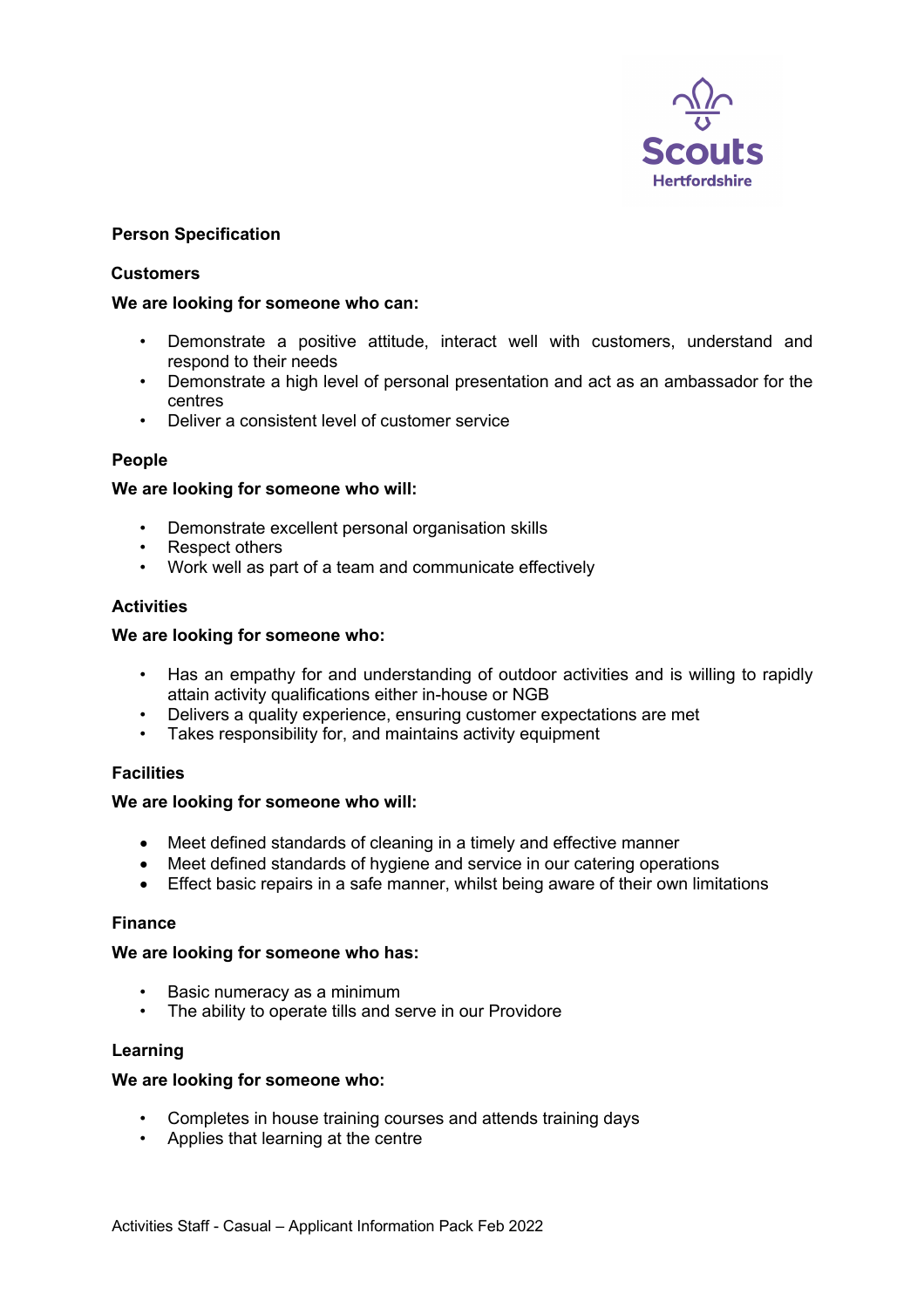

## **Person Specification**

## *Experience*

| Have previous experience of the outdoor activity environment | (D)  |
|--------------------------------------------------------------|------|
| • Have a proven record of being customer focused             | (HD) |

## *Expertise*

|  | • Have a basic level of numeracy and attention to detail |  |
|--|----------------------------------------------------------|--|
|--|----------------------------------------------------------|--|

- Able to manage self and workload in a busy environment (E)
- Represent Scouting, the County and the venues to a wide variety of customers (E)

## *Skills and attributes*

| • Are able to work the agreed hours required by the job          | (E) |
|------------------------------------------------------------------|-----|
| • Are able to communicate effectively both orally and in writing | (E) |
| • Hold a current driving licence                                 | (D) |
| • Are I.T. literate especially in Office applications            | (D) |
| • Hold a suitable First Aid qualification                        |     |

## *Qualities and values*

| $\bullet$ | Are committed to the vision and values of The Scout Association              | (E) |
|-----------|------------------------------------------------------------------------------|-----|
| $\bullet$ | Are prepared to become a member of the Movement if not in current membership | (D) |
|           | • Are a team player                                                          | (E) |
|           | • Are committed to continuing professional and personal development          | (E) |
|           | • Enjoy working with people from all ages and backgrounds                    | (E) |
| $\bullet$ | Are prepared to wear centre uniform                                          | (E) |

| $E = E$ ssential | $HD =$ Highly Desirable | $D =$ Desirable |
|------------------|-------------------------|-----------------|